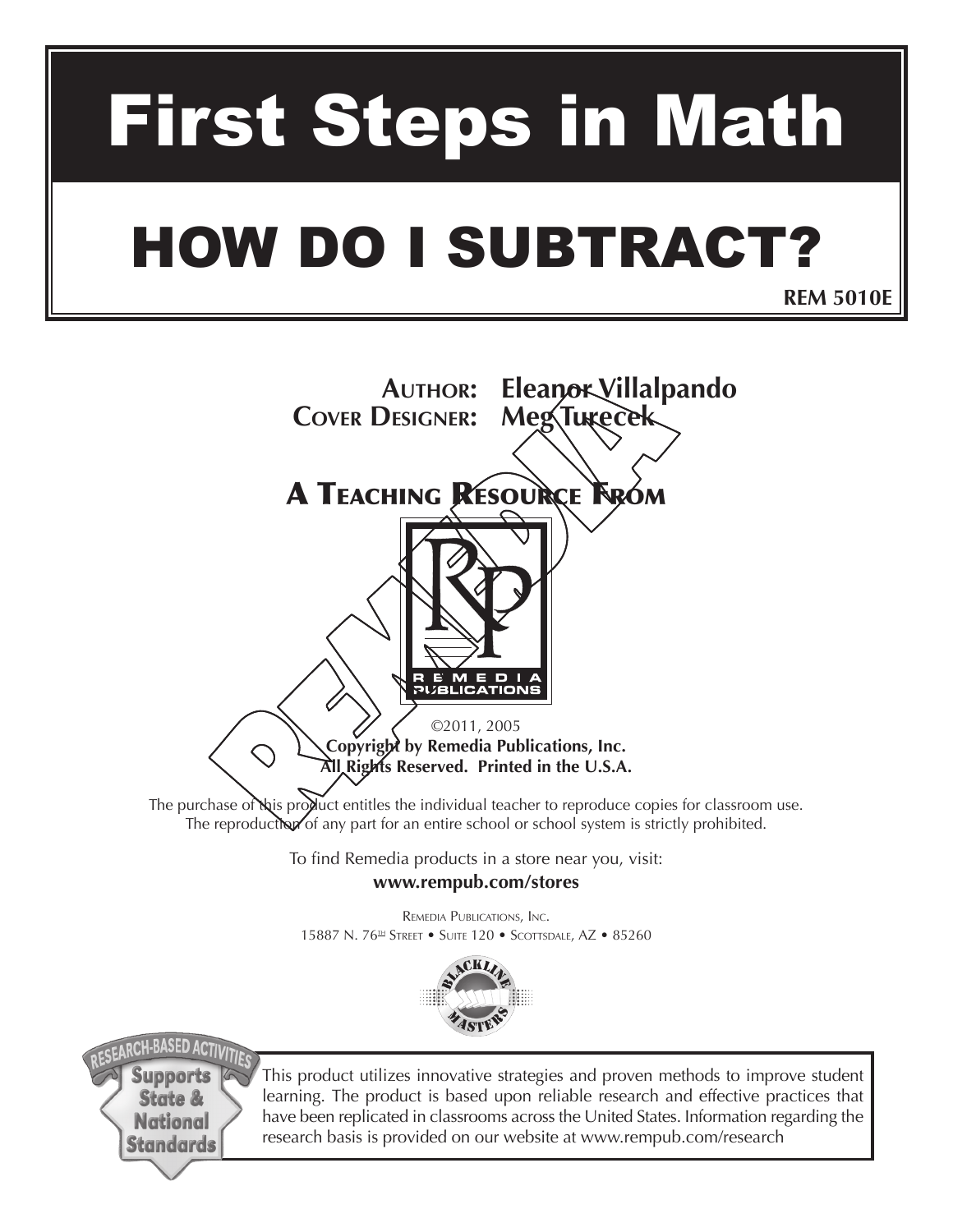## INTRODUCTION

Shapes, image words, and numerals are used to create math problems that will help students see how numbers represent a group of actual objects. Through the lessons in this book, students will move from the concept of counting objects to the level of numerals and symbols. Emphasis is on understanding and subtracting numbers 0-10.

The essential practice these activities offer will help build a foundation for success in math. The post-test on page 21 can be used as an assessment tool.

To reinforce a sense of accomplishment when all of the activities have been completed, we have included a certificate of achievement at the end of the book. The certificate can be filled out and signed by the parent or teacher and colored in by the student.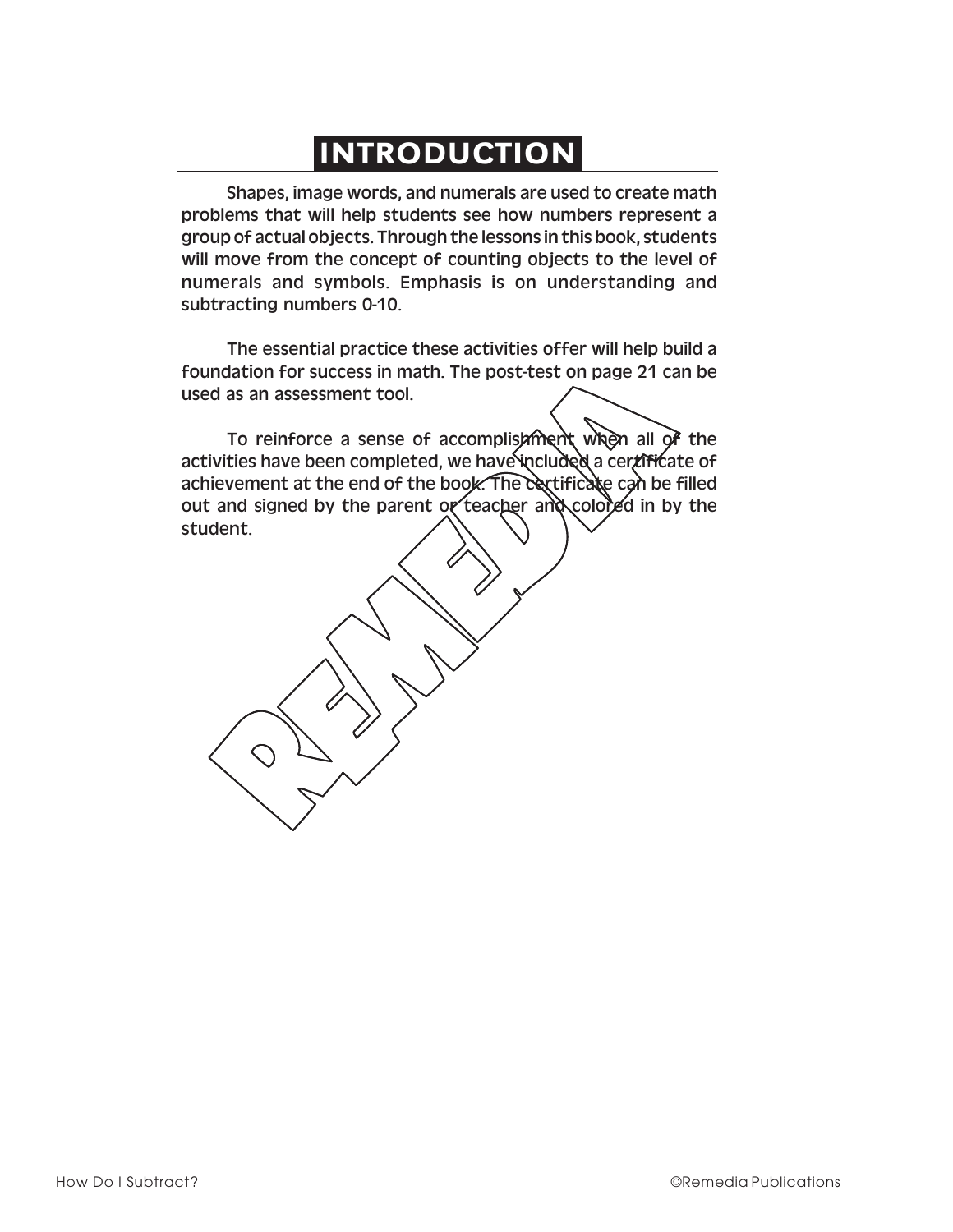#### Name



| $\Delta$<br>take<br>is<br>away | take<br>is<br>away                          |
|--------------------------------|---------------------------------------------|
| $\mathsf{is}$<br>take<br>away  | is<br>take<br>away                          |
| take<br>$\sf{is}$<br>away      | $\mathbb{R}^n$<br>take<br>$i$ s<br>away     |
| take<br>is<br>away             | take<br>is<br>away                          |
| take<br>is<br>away             | $\overline{\phantom{a}}$ take<br>is<br>away |
| take<br>$\mathsf{is}$<br>away  | is<br>take<br>away                          |
| take<br>is<br>away             | take<br>is<br>away                          |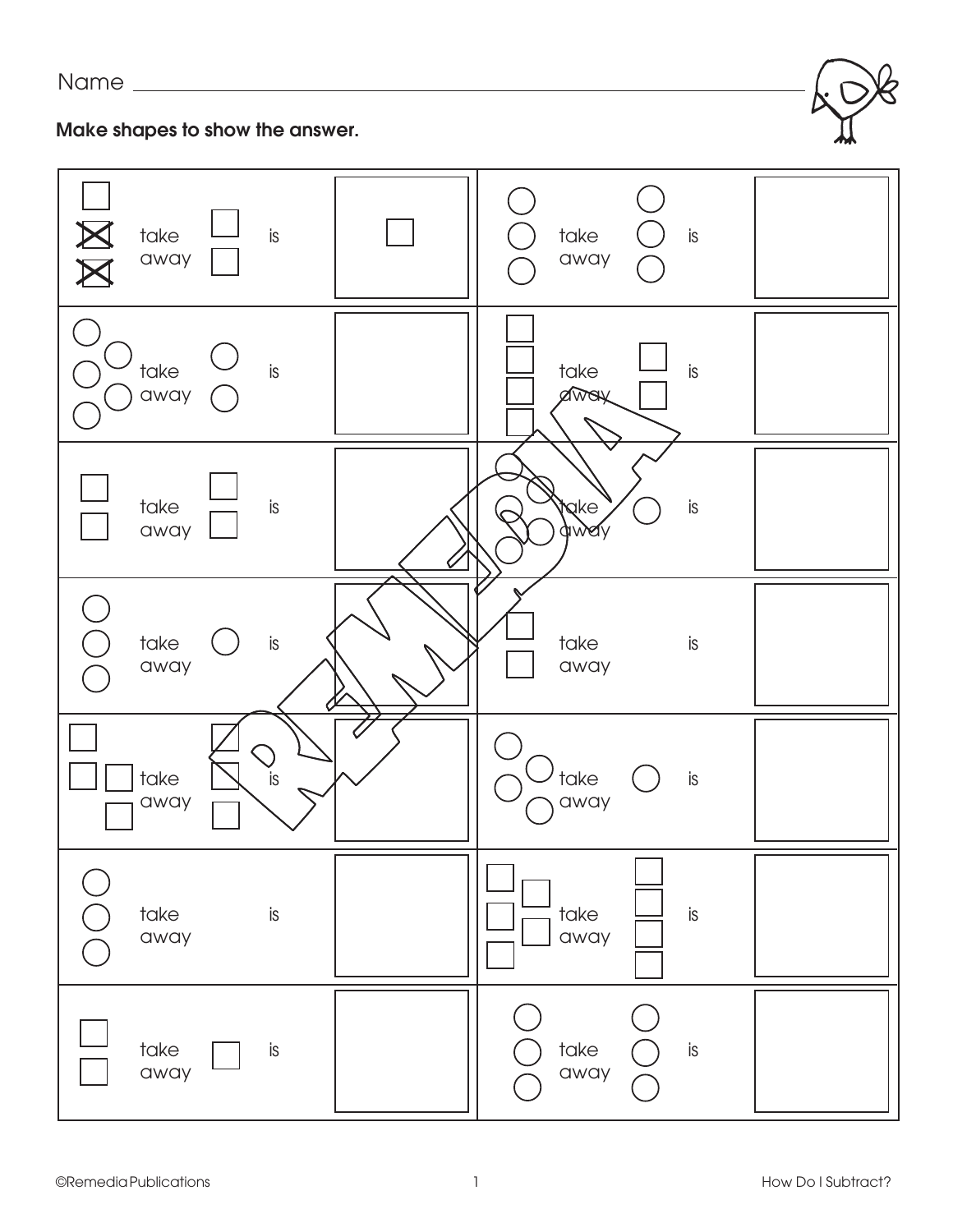

#### **Make shapes to show the answer.**

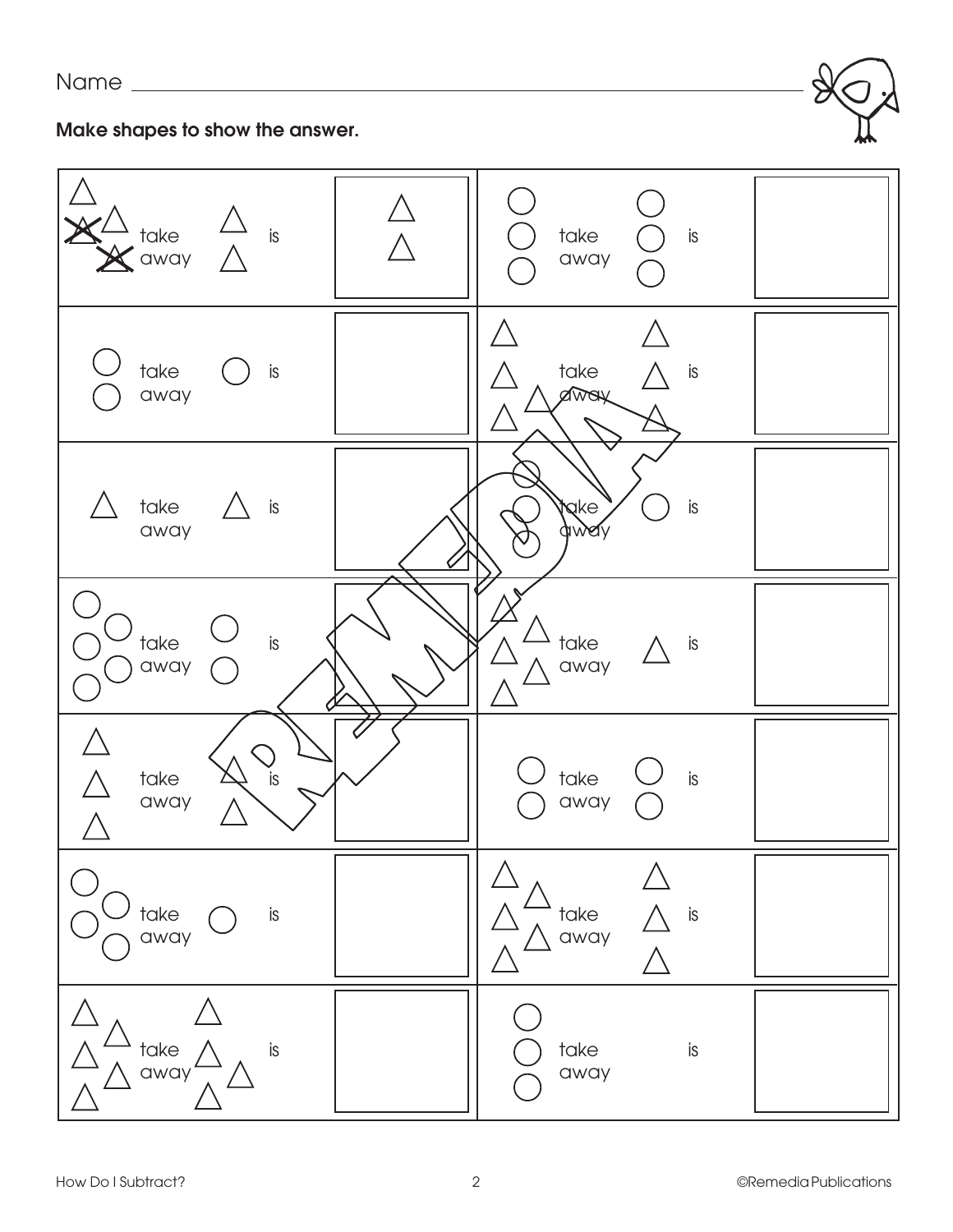#### **Write the numerals on the lines. Make the shapes to show the answer.**



| $\triangle \triangle \triangle$                                     | take away | $\triangle \triangle$           | is |  |
|---------------------------------------------------------------------|-----------|---------------------------------|----|--|
|                                                                     | take away |                                 | is |  |
| $\triangle \, \triangle \, \triangle$<br>$\triangle$<br>$\bigwedge$ | take away | $\triangle \triangle \triangle$ | is |  |
| $(\ )$                                                              | take away | ( )                             | is |  |
|                                                                     | take away |                                 | is |  |
|                                                                     | take away |                                 | is |  |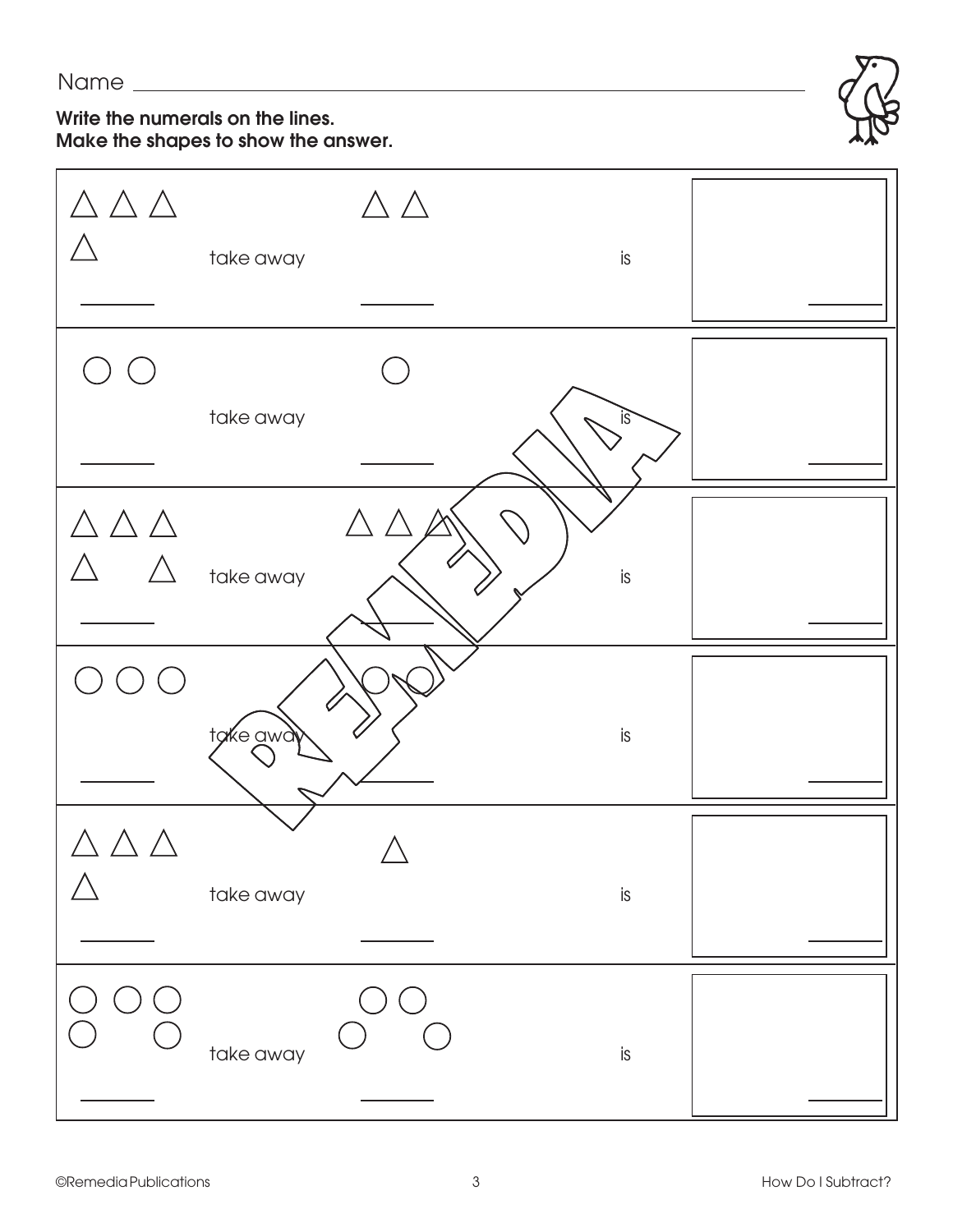#### **Write the numerals on the lines. Make the shapes to show the answer.**



| take away | is        |  |
|-----------|-----------|--|
|           |           |  |
|           |           |  |
| take away | is        |  |
|           |           |  |
|           |           |  |
| take away | $\sf{is}$ |  |
|           |           |  |
|           |           |  |
| take away | is        |  |
|           |           |  |
|           |           |  |
| take away | $\sf{is}$ |  |
|           |           |  |
|           |           |  |
| take away | is        |  |
|           |           |  |